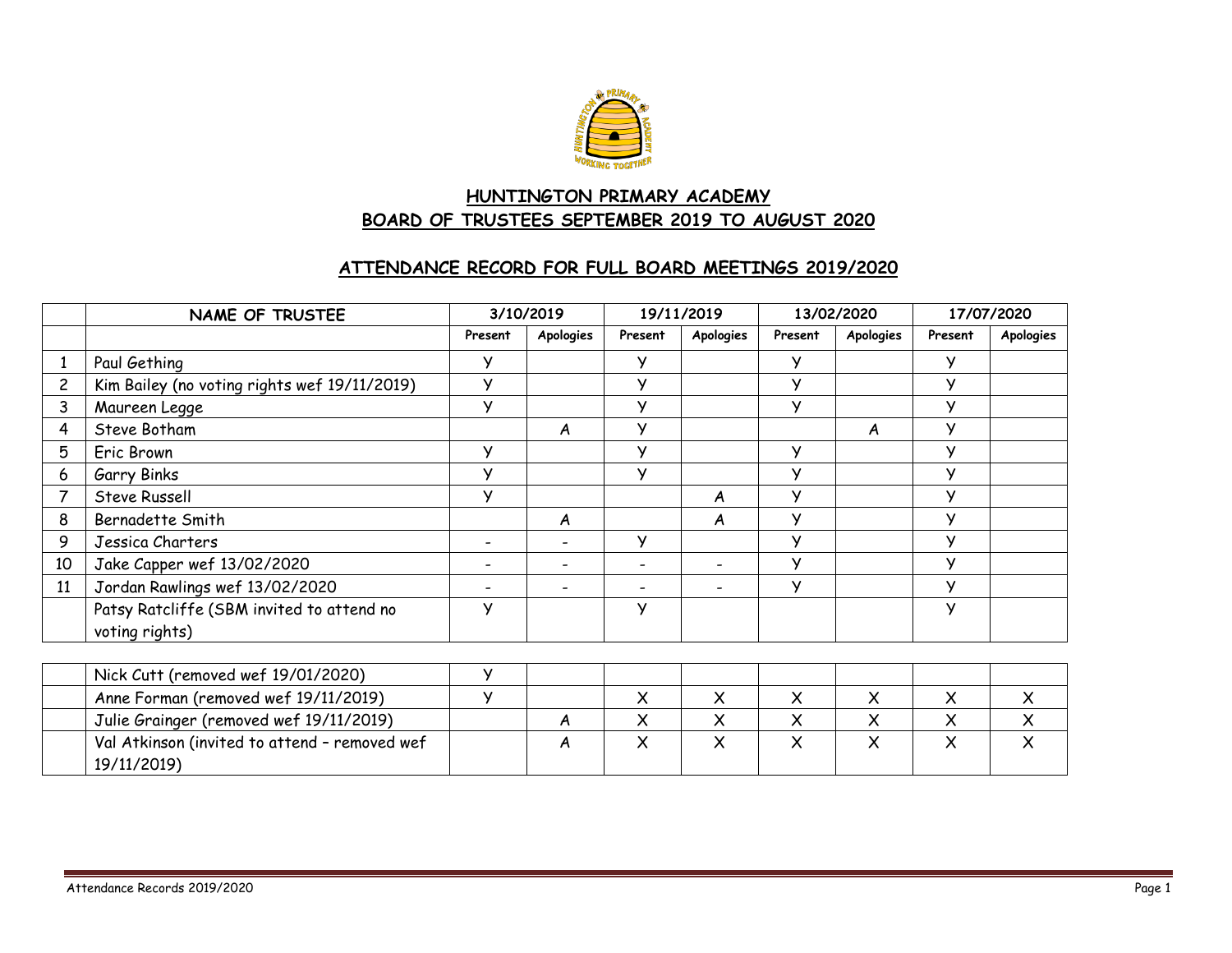

### **HUNTINGTON PRIMARY ACADEMY BOARD OF TRUSTEES SEPTEMBER 2019 TO SEPTEMBER 2020**

### **ATTENDANCE RECORD FOR CURRICULUM AND STANDARDS COMMITTEE 2019/2020**

|   | NAME OF TRUSTEE                |         | 04/12/2019 |         | 25/03/2020 |         | 17/06/2019 |  |
|---|--------------------------------|---------|------------|---------|------------|---------|------------|--|
|   |                                | Present | Apologies  | Present | Apologies  | Present | Apologies  |  |
|   | Paul Gething                   |         | A          | Č       | ◡          |         |            |  |
|   | Kim Bailey                     |         |            | ັ       | U          |         |            |  |
|   | Garry Binks (Committee Chair)  |         |            | ັ       | U          |         |            |  |
|   | Steve Russell (wef 13/02/2020) |         |            | ັ       | U          |         |            |  |
| 5 | <b>Bernadette Smith</b>        |         |            | ↗<br>ັ  | ັ          |         |            |  |
| 6 | Jake Capper (wef 13/02/2020)   |         |            | U       | ັ          |         |            |  |
|   | Jessica Charters               |         | A          | ັ       | ັ          |         |            |  |

25/03/2020 meeting and 17/06/2020 meeting cancelled due to Covid-19.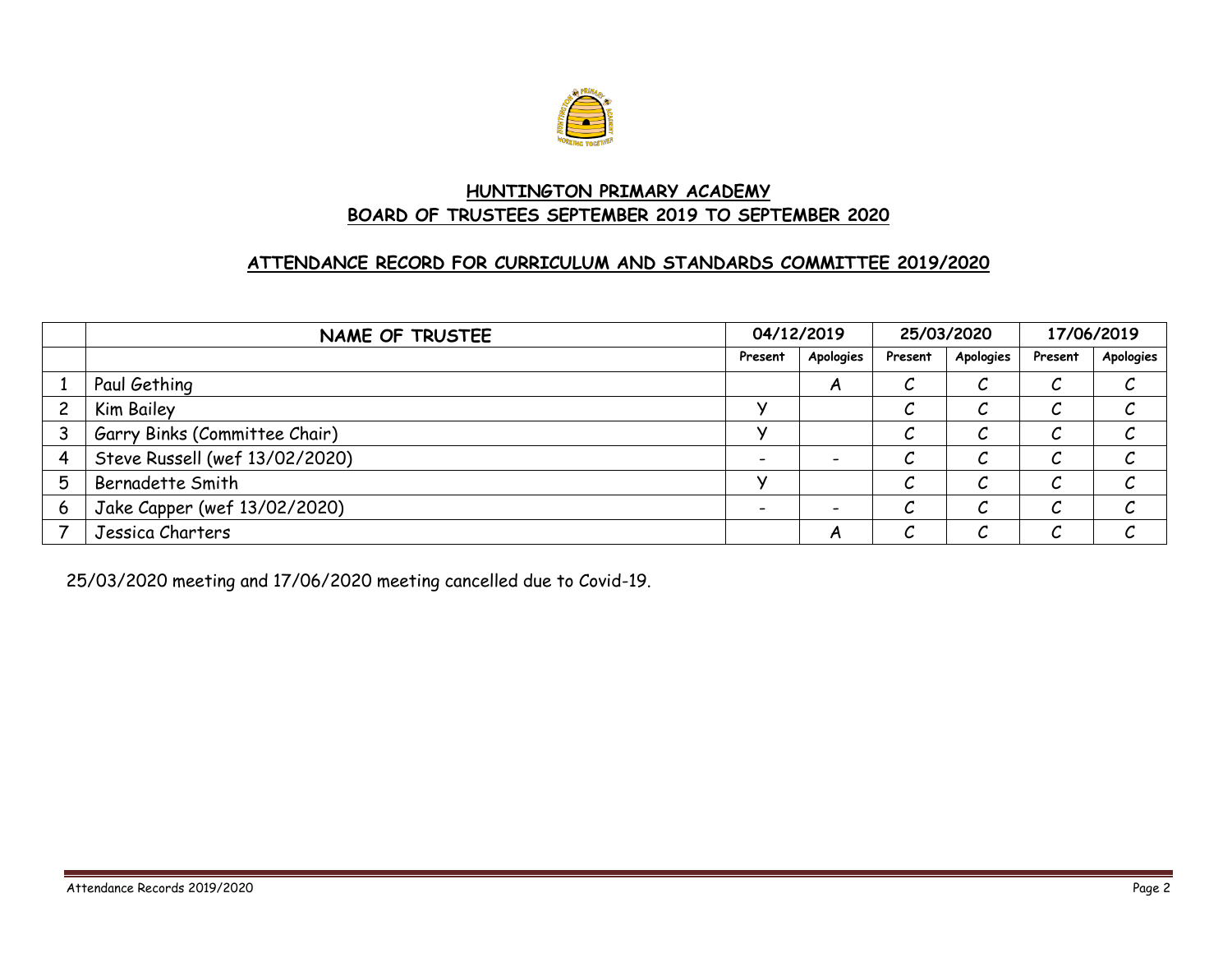

#### **HUNTINGTON PRIMARY ACADEMY BOARD OF TRUSTEES 2010/2020**

## **ATTENDANCE RECORD FOR RESOURCES COMMITTEE 2019/2020**

|   | NAME OF TRUSTEE                                       | 5/12/2019 |           | 26/03/2020        |             | 11/06/2020 |           |
|---|-------------------------------------------------------|-----------|-----------|-------------------|-------------|------------|-----------|
|   |                                                       | Present   | Apologies | Present           | Apologies   | Present    | Apologies |
|   | Kim Bailey                                            |           |           |                   | ັ           | u          |           |
|   | Steve Botham (Committee chair)                        |           | A         |                   | U           | U          |           |
|   | Paul Gething                                          |           |           |                   | U           | U          |           |
|   | Maureen Legge                                         |           | A         |                   |             |            |           |
| 5 | Eric Brown                                            |           |           |                   |             |            |           |
| 6 | Jordan Rawlings (wef 13/02/2020)                      |           |           |                   | ັ           | U          |           |
|   | Steve Russell (wef 13/02/2020 moved to C&S committee) |           |           |                   |             |            |           |
|   | Nick Cutt (removed wef 19/01/2020)                    |           |           | $\checkmark$<br>⌒ | $\check{ }$ | ◡          |           |

26/03/2020 meeting and 11/06/2020 meeting cancelled due to Covid-19.